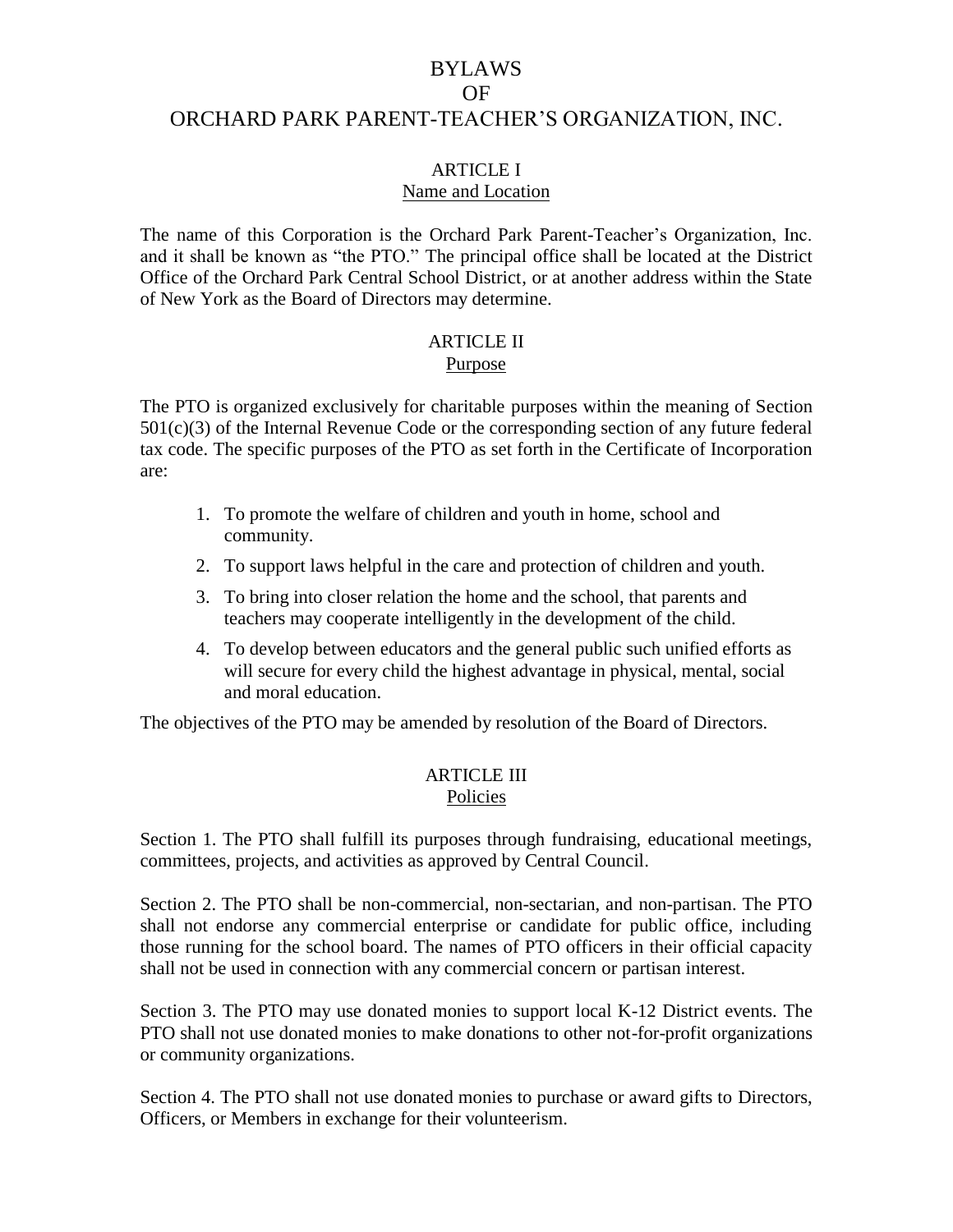## ARTICLE IV Members

The members of the PTO consist of the six (6) individual building units formed to serve the parents, students, and teachers of each District school: the High School, the Middle School, Eggert Elementary School, Ellicott Elementary School, South Davis Elementary School, and Windom Elementary School. These individual building units shall be referred to in these Bylaws as "Local Units."

#### ARTICLE V Board of Directors

Section 1. Powers and Numbers. The affairs and property of the PTO shall be managed by a Board of Directors known as "Central Council." Central Council shall operate in accordance with the purposes and limitations set forth in the Certificate of Incorporation and these Bylaws. Central Council shall be comprised of eleven (11) Directors: the four (4) Central Council Officers, the six (6) Local Unit Presidents, and the President of the Orchard Park Teachers' Association, or their representatives. The number of Directors may be changed by a vote of two-thirds (2/3) of the entire Board of Directors.

Section 2. Election and Term. Except for the President of the Orchard Park Teachers' Association, Directors shall hold office for the terms specified below and each shall continue in office until such Director's successor shall have been elected or qualified, or until such Director's death, resignation or removal.

- A. Central Council Officers shall be elected for a term of two (2) years by a majority vote of the entire Central Council at the June Central Council meeting. The term shall run from July  $1<sup>st</sup>$  through June  $30<sup>th</sup>$ . A Central Council Officer may be elected to additional terms of one (1) year if there is no other candidate interested in filling the position upon the expiration of his/her two (2) year term.
- B. Local Unit Presidents shall be Directors during their term as President of their Local Unit. Their term as Director shall run from July  $1<sup>st</sup>$  through June  $30<sup>th</sup>$ .

Section 3. Duties. Directors shall discharge the duties of their respective positions in good faith and with the care an ordinarily prudent person in a like position would exercise under similar circumstances. The duties of Central Council shall include but are not limited to:

- A. Facilitating an information exchange between the six (6) Local Units.
- B. Coordinating all joint programs and meetings.
- C. Transacting any reasonable business referred to it by a Local Unit or members of a Local Unit.
- D. Establishing the annual Central Council dues of the Local Units.
- E. Establishing the annual membership dues of Local Unit members.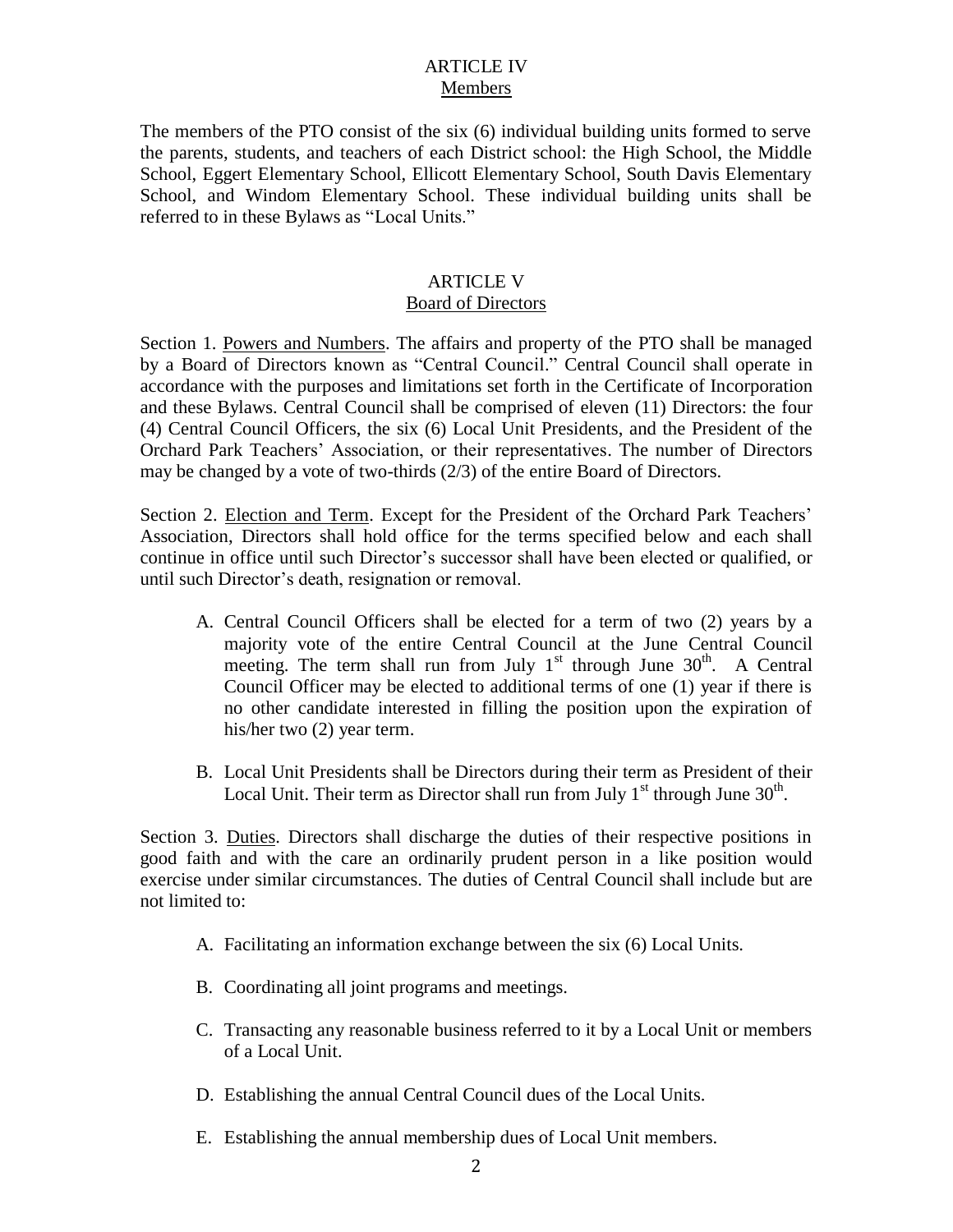- F. Maintaining the PTO's tax-exempt status.
- G. Filing all required tax returns.
- H. Retaining all records of the PTO and Local Units according to the Records Retention Policy attached to these Bylaws as Exhibit A, and in accordance with applicable state and federal law.
- I. Ensuring that a yearly audit of at least one (1) Local Unit or Central Council takes place.
- J. Providing annual training for Local Unit Treasurers.
- K. Supporting a positive relationship with the Superintendent and Board of Education.

Section 4. Removal. A Director may be removed, with or without cause, at any duly noticed meeting by a vote of two-thirds (2/3) of the entire Board of Directors.

Section 5. Resignation. A Director may resign at any time by giving written notice to the Central Council President, or in the case of the President resigning to the Vice President. The resignation shall take effect at the time specified therein, and, unless otherwise specified, the acceptance of such resignation shall not be necessary to make it effective.

Section 6. Vacancy. In the case of removal or resignation of a Director, the vacancy shall be filled according to Article VII, Section 3 of these Bylaws if the Director was a Central Council Officer, and according to Article XI, Section 4(c) of these Bylaws if the Director was a Local Unit President.

Section 7. Meetings. Central Council shall hold at least four (4) regular meetings each year in addition to an organizational meeting in June. The Central Council President shall schedule the meetings and shall announce the dates at the June meeting. Directors shall regularly attend all meetings. Central Council meetings shall be open to the public. Special meetings may be called at any time upon three (3) days' notice by the Central Council President or any two (2) Directors.

Section 8. Notice of Meetings. Regular meeting dates shall be announced at the June meeting. Notice of a special meeting must be given to each Director at least three (3) days before such meeting. Notice may be made in writing, electronically or otherwise, or by telephone, and shall state the time and place where the meeting is to be held and the purpose(s) for which the meeting is called.

Section 9. Quorum. At each Central Council meeting, the presence of one-half (1/2) of the total number of Directors shall constitute a quorum for the transaction of business.

Section 10. Manner of Acting. Central Council may act by a majority vote of the Directors present at any meeting at which there is a quorum, unless otherwise specified in these Bylaws.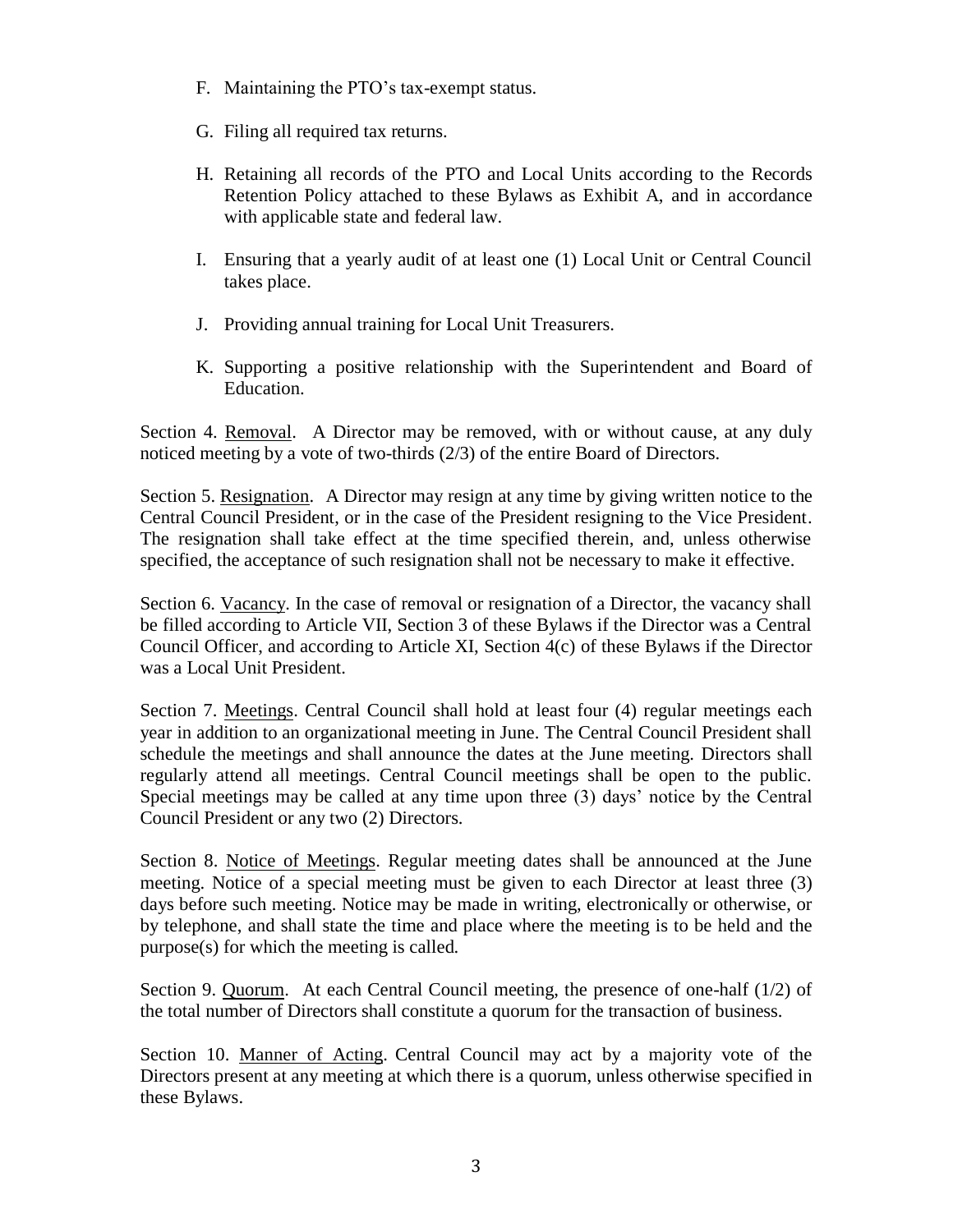Section 11. Meeting by Conference Telephone. Any one or more Directors may participate in a Central Council meeting by means of a conference telephone or similar communication equipment allowing all persons participating in the meeting to hear each other at the same time. Participation by such means shall constitute presence in person at a meeting.

Section 12. Action Without a Meeting. Any action required or permitted to be taken by Central Council may be taken without a meeting if all Directors consent in writing, electronically or otherwise, to the adoption of a resolution authorizing the action. The resolution and written consents thereto by the Directors shall filed be with the minutes of the proceedings.

Section 13. Compensation of Directors. The PTO shall not pay compensation to Directors for services rendered to it in their capacity as Directors, except that Directors may be reimbursed for reasonable expenses incurred in the performance of their duties to the PTO upon prior approval by Central Council. This shall not in any way limit reimbursement of or payment for services provided to the PTO by the Director in any capacity separate from his or her responsibilities as a Director, provided that there is full disclosure of the terms of such compensation and the arrangement has been approved in advance by Central Council. The provisions of this section shall not in any way limit reimbursement of or payment for services provided to the PTO by any organization in which a Director is affiliated, subject to the PTO's conflict of interest policy attached to these Bylaws as Exhibit B.

## ARTICLE VI

#### Advisory Board

The PTO shall have an Advisory Board consisting of the six (6) building principals and the Superintendent. Advisory Board members or their representatives shall regularly attend Central Council meetings and shall advise Central Council on various matters brought before it. The Advisory Board shall not have or purport to exercise any powers of Central Council, nor shall it have the power to bind the PTO in any manner.

#### ARTICLE VII Central Council Officers

Section 1. Officers. The Officers of Central Council shall be President, Vice President, Treasurer, and Secretary. Additional officers shall be elected by a majority vote of the entire Board of Directors, which shall establish a job description for any such officer consistent with these Bylaws.

Section 2. Election, Term of Office, and Qualifications. Central Council Officers shall be elected and serve according to Article V, Section 2 of these Bylaws. The same person may hold more than one office, except for the President who may hold only that office. A Central Council Officer may serve concurrently as a Local Unit Officer, except for the Central Council Treasurer who may not concurrently serve as a Local Unit Treasurer, however the preference is that Local Unit Officers not serve concurrently as Central Council Officers. A Local Unit Board may not concurrently comprise the full slate of Central Council Officers.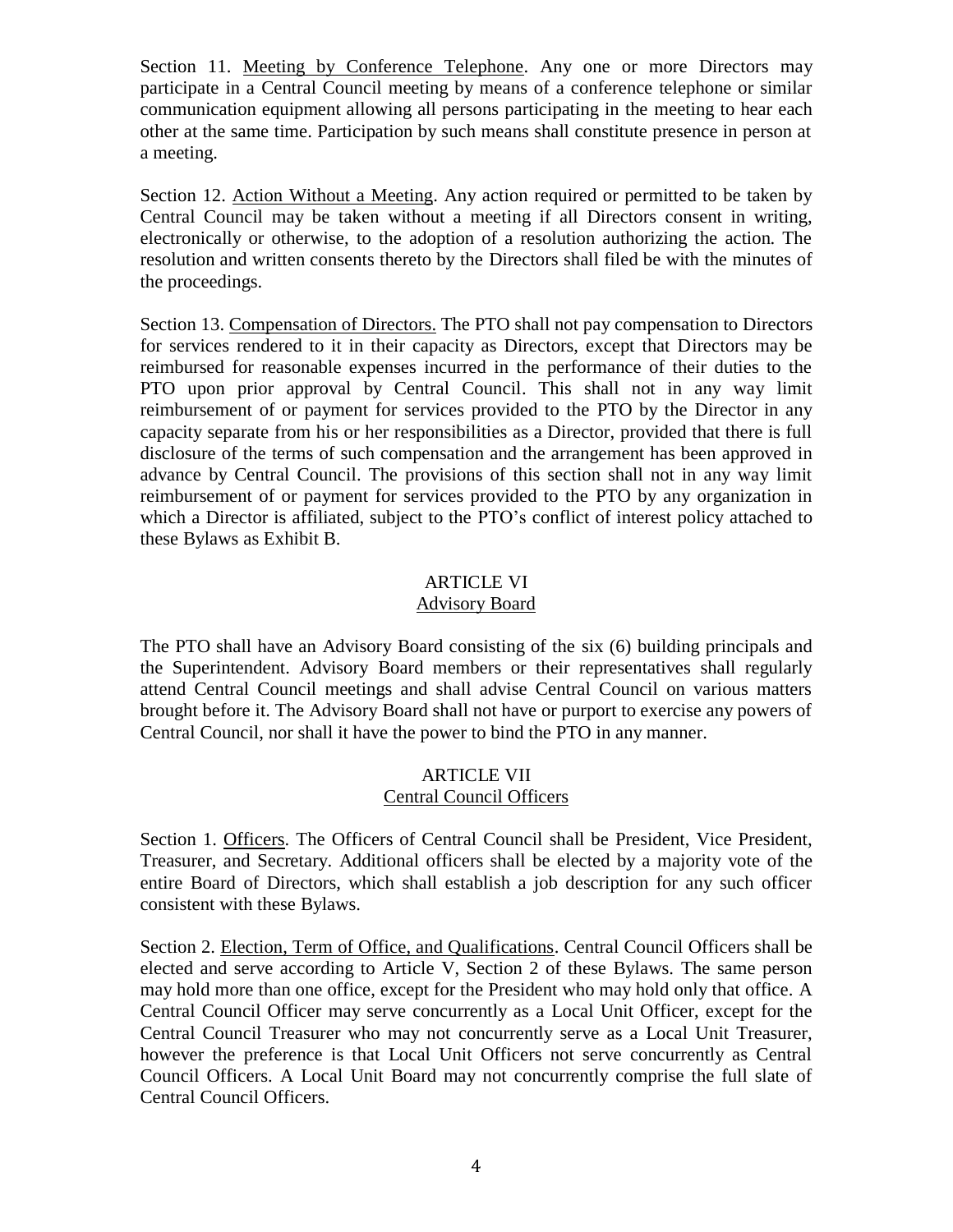Section 3. Vacancies. In the event that a Central Council Officer position becomes vacant, Central Council shall elect a replacement officer for the remainder of the term as soon after the vacancy as possible. A mid-year term will not be considered part of the two (2) year term restriction for Central Council Officers.

#### Section 4. Duties of Officers.

- A. The President shall:
	- 1. Schedule regular meetings and notify all Local Units and the District of the meeting schedule.
	- 2. Prepare agendas for and preside at all Central Council meetings.
	- 3. Be a member ex-officio of all Central Council committees, if any.
	- 4. Appoint chairpersons for committees or activities approved by Central Council.
	- 5. Arrange for the annual training of Local Unit Treasurers.
	- 6. Maintain a Central Council address and mailbox at the District Office of the Orchard Park Central School District.
	- 7. Exercise general charge and supervision of the affairs of the PTO.
	- 8. Perform such duties as Central Council may assign.
	- 9. Keep Central Council and Local Units fully informed about the activities of the PTO, including updates pertaining to insurance and other matters impacting the Local Units.
	- 10. Have the power to sign and execute alone in the name of the PTO all contracts authorized by Central Council, unless otherwise specified by a resolution of Central Council.
	- 11. Review and approve, electronically or otherwise, all checks prepared by the Treasurer for disbursement.
- B. The Vice President shall:
	- 1. Preside at all meetings in the absence of the President.
	- 2. Perform duties assigned by the President.
- C. The Treasurer shall:
	- 1. Maintain all financial records for Central Council and the Local Units.
	- 2. Provide a Treasurer's Report at all Central Council meetings.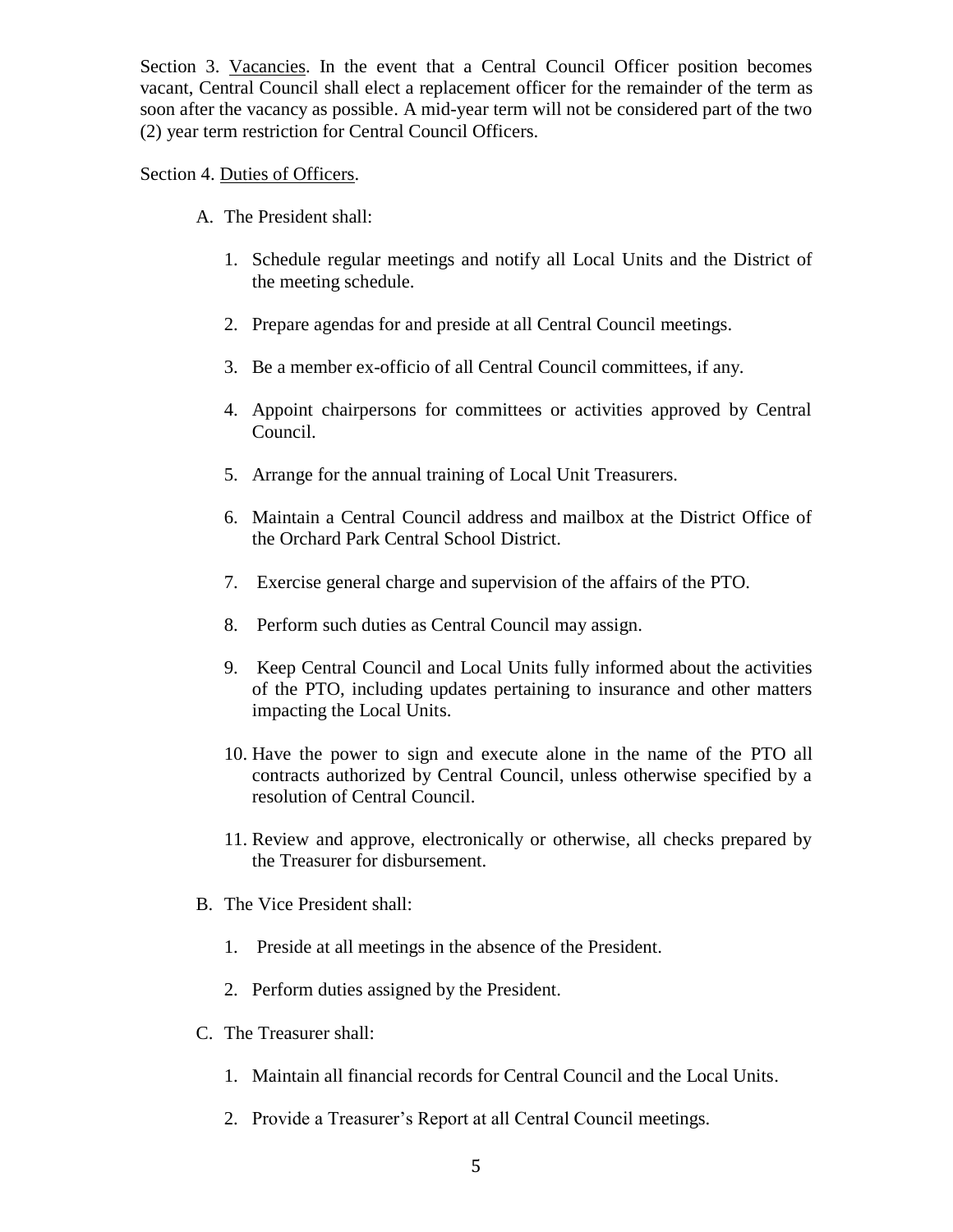- 3. Prepare an annual Central Council budget for approval at the June Central Council meeting.
- 4. Collect Central Council dues from Local Units.
- 5. Review financial records of Local Units, including monthly bank statements and monthly Treasurer Reports.
- 6. Reserve all monies allocated to any fund established by Central Council.
- 7. Maintain the Central Council checkbook and make all payments authorized by Central Council, upon the approval of the President.
- 8. Compile all tax forms for income tax filing and provide them to a CPA approved by Central Council, and keep Local Units apprised of any relevant changes in tax law that the CPA may report.
- 9. Oversee an annual audit of at least one (1) Local Unit or Central Council.
- 10. Keep Local Units apprised of financial best practices.
- 11. Perform all duties incident to the office and such other duties as Central Council may assign.
- D. The Secretary shall:
	- 1. Record and keep the minutes of all Central Council meetings.
	- 2. Arrange for Central Council meeting minutes to be posted on the District website.
	- 3. Perform all duties incident to the office and such other duties as Central Council may assign.

#### ARTICLE VIII Annual Audit

Central Council shall conduct an annual audit of at least one (1) Local Unit or Central Council. The audits shall occur on a rotating basis so that each Local Unit and Central Council is the subject of the audit every seventh year, unless Central Council determines that deviation from this schedule is necessary. The Central Council Treasurer shall schedule the date of the audit to take place in September, or as Central Council otherwise determines. All Local Unit Treasurers shall be invited to participate in the audit and each shall participate in at least one (1) audit every two (2) years. At least three (3) Local Unit Treasurers and the Central Council Treasurer shall be present at the time of the audit.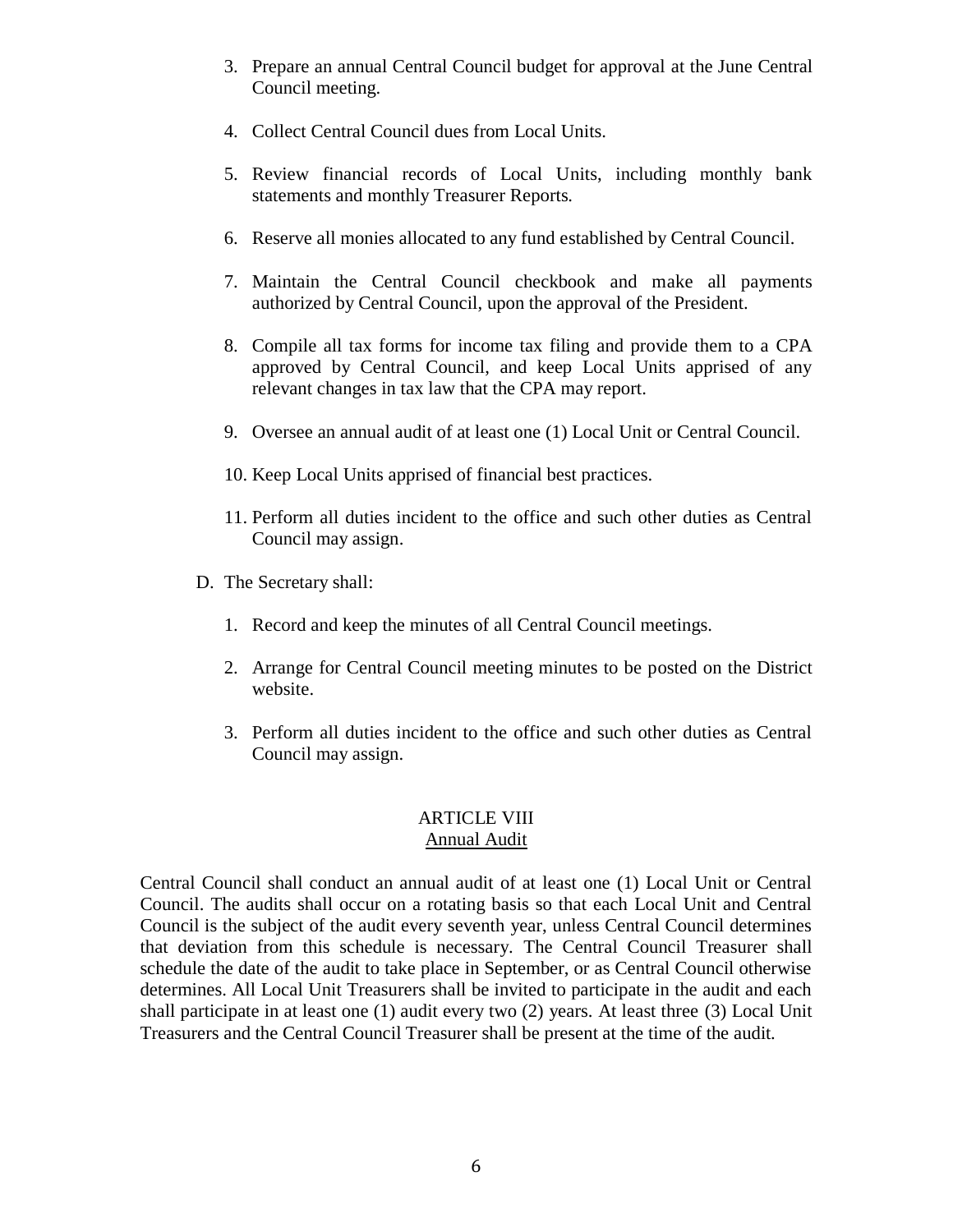## ARTICLE IX Dues & Assessments

Section 1. Central Council Dues. Central Council shall determine the annual dues each Local Unit shall contribute at the May Central Council meeting. Payments by each Local Unit shall be made to the Central Council Treasurer by October  $31<sup>st</sup>$  of each year except as otherwise determined by Central Council. Annual Central Council dues may include, but are not limited to:

- A. Transportation Breakfast Costs.
- B. Payments for income tax preparation.
- C. Payments for insurance.
- D. Donations for local K-12 District events, subject to the availability of funds and at the discretion of Central Council.

Section 2. Local Unit Membership Dues. Central Council shall determine the annual membership dues that each Local Unit may charge its members at the May Central Council meeting. The membership dues must be the same for all six (6) Local Units. Local Units may not offer tiered membership levels to its members.

### ARTICLE X General Provisions

Section 1. Fiscal Year. Central Council shall fix the fiscal year of the corporation.

Section 2. Seal. The corporate seal shall have inscribed thereon the name of the corporation, the year of its organization and the words "Corporate Seal, Not-for-Profit, New York." The seal may be used by causing it or a facsimile thereof to be impressed or affixed or in any manner reproduced.

Section 3. Books and Records. The PTO shall keep correct and complete books and records of the activities and transactions of Central Council and the Local Units according to the Records Retention Policy included in these Bylaws as Exhibit A.

# ARTICLE XI

### Local Units

Section 1. Policies.

- A. Local Units shall fulfill its purposes through fundraising, educational meetings, committees, projects, and activities as approved by the Local Unit Board.
- B. Local Units shall be non-commercial, non-sectarian, and non-partisan. Local Units shall not endorse any commercial enterprise or candidate for public office, including those running for the school board. The names of Local Unit Officers in their official capacity shall not be used in connection with any commercial concern or partisan interest.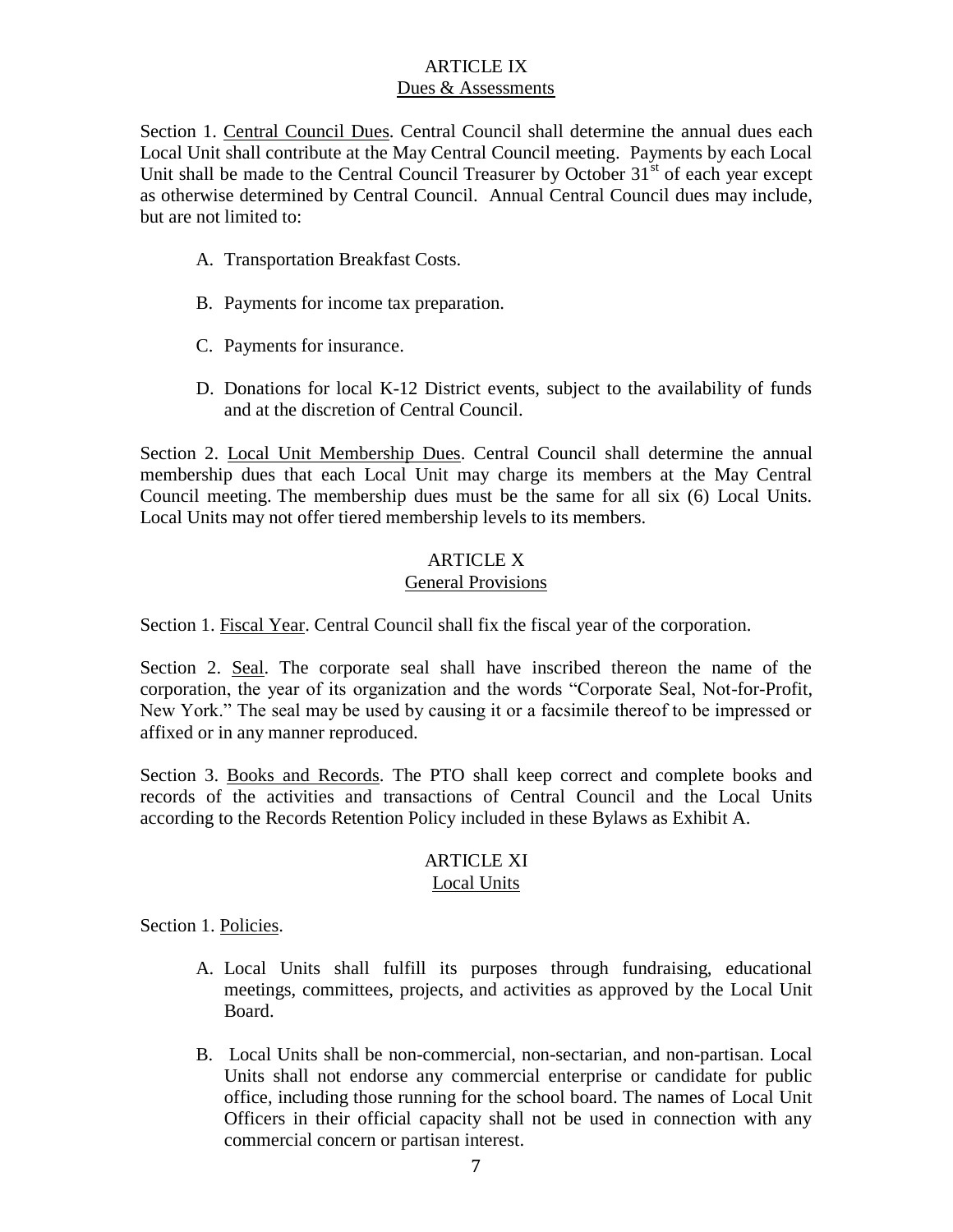- C. Local Units may use donated monies to support events that support the entire student body of the Local Unit building. Local Units shall not use donated monies to make donations to other not-for-profit organizations or community organizations.
- D. Local Units shall not use donated monies to purchase or award gifts to Officers, Committee Chairpersons, or Members in exchange for their volunteerism.

Section 2. Membership. Any parent, guardian, teacher or administrator may become a member of a Local Unit upon the payment of dues to that Local Unit as established according to Article IX, Section 2 of these Bylaws. Members of a Local Unit shall have voting rights on matters brought before that Local Unit. Members have one (1) vote per household.

Section 3. Local Unit Board. Each Local Unit shall have a Local Unit Board comprised of at least four (4) Officers: a President, Vice President, Treasurer, and Secretary. Additional officers may be elected by majority vote of the Local Unit, which shall establish a job description for any such officer consistent with these Bylaws. All Local Unit Officers comprise the Local Unit Board.

Section 4. Election and Term. Local Unit Officers shall hold office for a term of two (2) years and each shall continue in office for such term and until such Officer's successor shall have been elected or qualified, or until such Officer's death, resignation or removal. The terms shall run from July  $1<sup>st</sup>$  through June  $30<sup>th</sup>$ .

- A. Nominating Chairperson or Committee. Each Local Unit shall have a Nominating Chairperson or Committee charged with preparing a slate of Officers and Committee Chairs, consisting of at least one (1) name for each office and committee chair, to be submitted at the April Local Unit meeting. The Nominating Chairperson or Committee shall publish a list of all open positions in the Local Unit newsletter no later than March. An open position is one in which the current holder has served in that capacity for two (2) or more years. The consent of each candidate is required before his/her name may be placed in nomination. Additional nominations may be made from the floor at the April meeting. If a Local Unit is unable to fill the position of Nominating Chairperson or seat a Nominating Committee, the Local Unit Board shall perform these duties.
- B. Vote. The slate of Local Unit Officers and Committee Chairs shall be voted upon at the May Local Unit meeting. All positions shall be voted upon even if there is only a single candidate. A Local Unit Officer may be elected to an additional term of one (1) year if there is no other candidate interested in filling the position upon the expiration of his/her two (2) year term.
- C. Unfilled Positions. If a position remains vacant after the May vote or subsequently becomes vacant, it may be filled by a vote of the Local Unit membership at any time thereafter or by appointment by the Local Unit Board.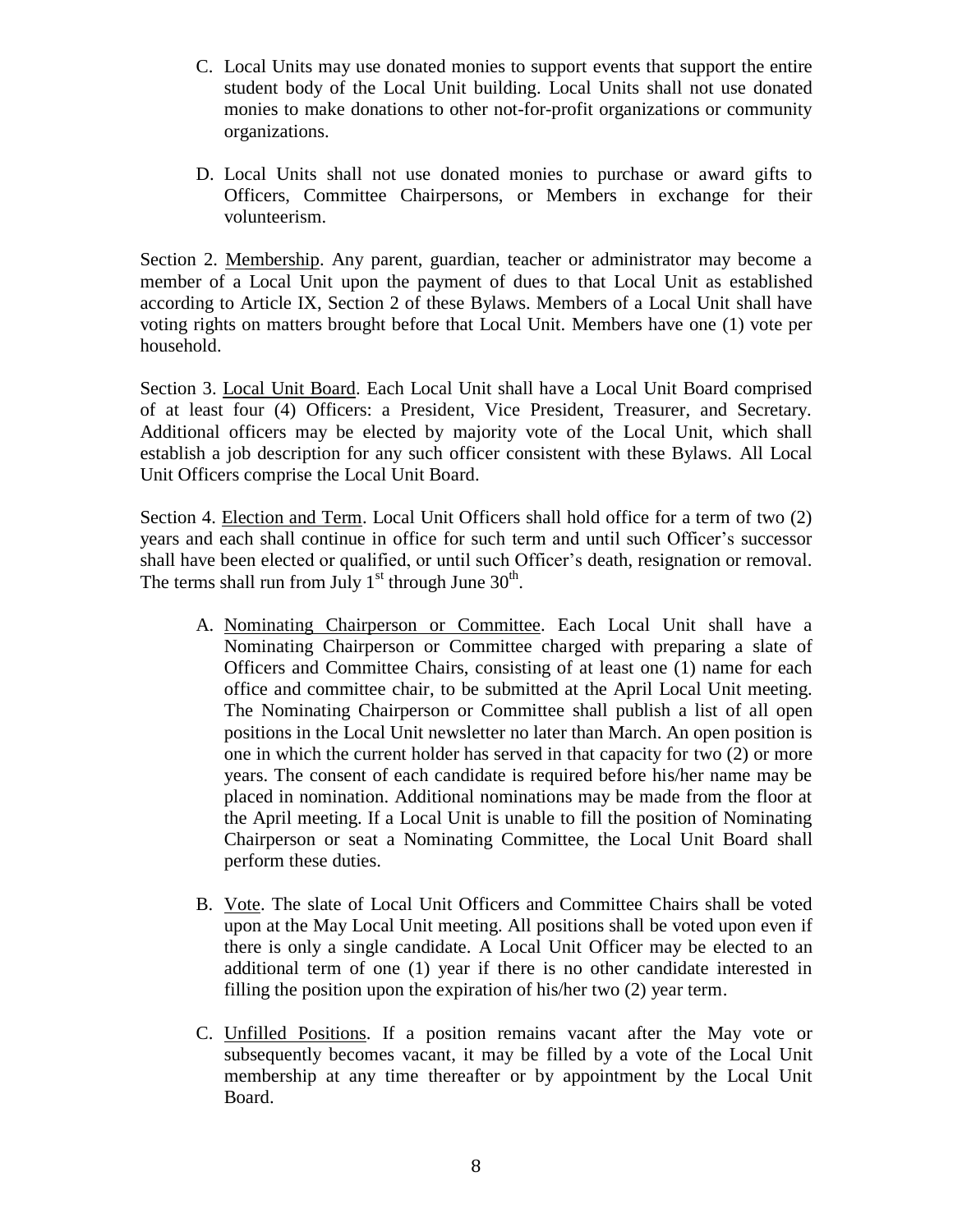Section 5. Duties of Local Unit Board. The members of the Local Unit Board shall discharge the duties of their respective positions in good faith and with the care an ordinarily prudent person in a like position would exercise under similar circumstances. The duties of the Local Unit Board may include by are not limited to:

- A. Transact the necessary business of the Local Unit.
- B. Share all decisions and records with the Local Unit membership.
- C. Approve plans of Local Unit committees.
- D. Monitor Local Unit committee budgets.
- E. Approve out-of-budget expenses or fundraisers between Local Unit meetings up to \$500 in expense or projected profits, by a vote of three (3) Local Unit Board members.

Section 6. Duties of Local Unit Officers. The specific duties of the Local Unit Officers shall include but not be limited to the following:

- A. President. The President shall set agendas and preside at all meetings of the Local Unit; shall be a member ex-officio of all committees except the Nominating Committee; and shall perform all other duties usually pertaining to the office. The President shall also be a Director of Central Council during his/her term as Local Unit President.
- B. Vice President. The Vice President shall act as an aid to the President; shall perform the duties of the President in the absence of that officer; and shall perform all duties assigned by the President.
- C. Treasurer. The Treasurer shall receive all monies of the Local Unit; shall keep an accurate record of receipts and expenditures; shall maintain a Local Unit bank account from which all expenditures are paid in accordance with the approved budget as voted upon by the Local Unit membership and upon the approval of the Local Unit President; shall prepare and submit the annual report to the Local Unit Officers, membership, and the Central Council Treasurer.
- D. Secretary. The Secretary shall keep accurate records of all meetings of the Local Unit; and shall post the meeting minutes in the Local Unit newsletter and on the District website in a timely manner.

Section 7. Removal. A Local Unit Officer may be removed, with or without cause, at any duly noticed meeting by a vote of two-thirds (2/3) of the Local Unit.

Section 8. Resignation. A Local Unit Officer may resign at any time by giving written notice to the Local Unit President, or in the case of the President resigning to the Vice President. The resignation shall take effect at the time specified therein, and, unless otherwise specified, the acceptance of such resignation shall not be necessary to make it effective.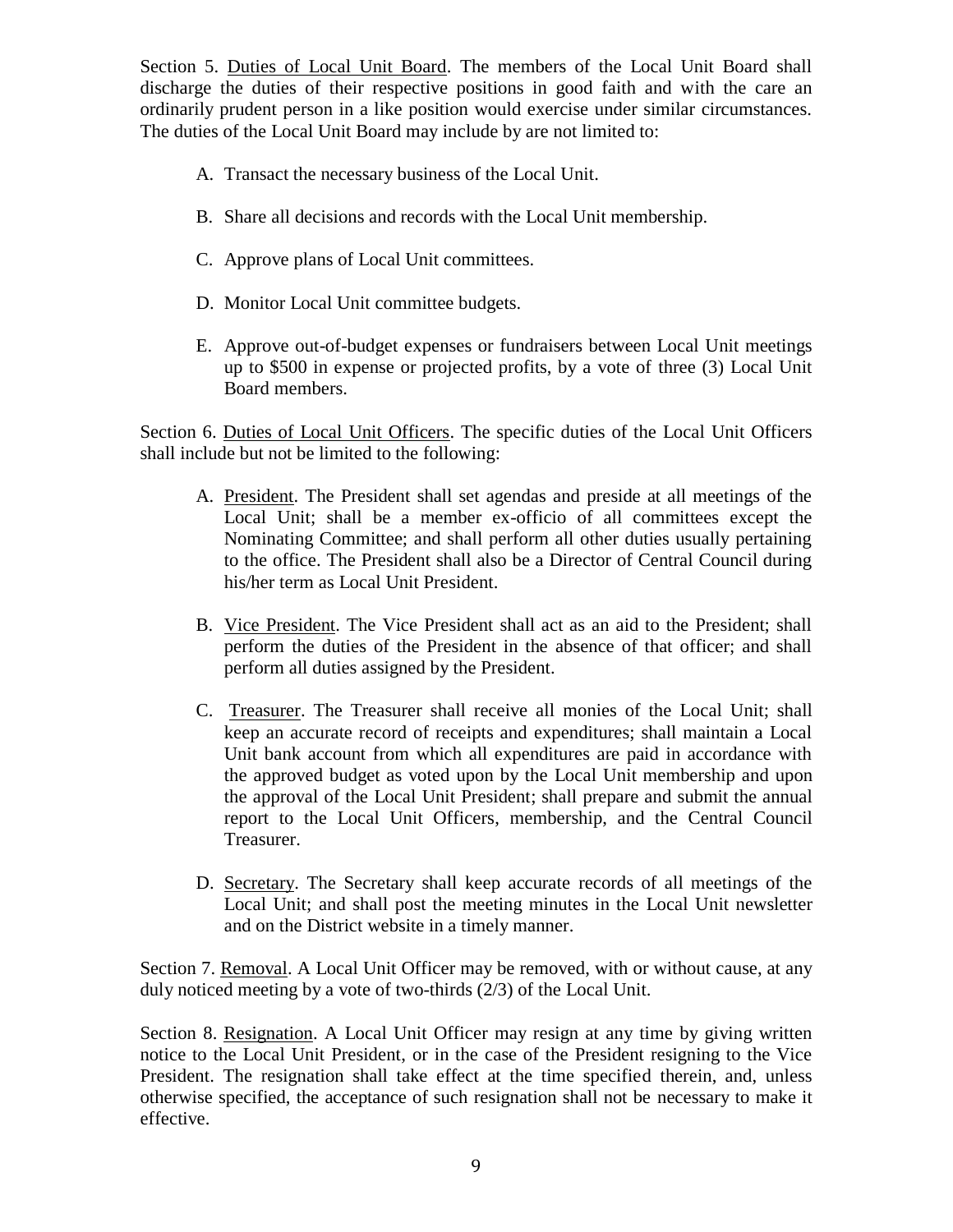Section 9. Vacancy. In the event that a Local Unit Officer is removed or resigns, the vacancy shall be filled according to Article XI, Section 4(c) of these Bylaws. A mid-year term will not be considered part of the two (2) year term restriction for Local Unit Officers.

Section 10. Local Unit Committees. Local units may establish standing or temporary committees as determined by the Local Unit Board. Committee chairpersons may serve for up to two (2) years, after which time the position must be opened to other interested persons and included in the slate prepared by the Nominating Committee. A Committee Chairperson may be elected to an additional term of one (1) year if there is no other candidate interested in filling the position upon the expiration of his/her two (2) year term.

Section 11. Meetings. Regular meetings of the Local Unit shall be scheduled by the Local Unit President in consultation with the building principal. Each local unit shall notify the District by June of each year, or as otherwise requested by the District, of the meeting and event dates for the upcoming school year. Local Unit meetings shall be open to the public. Special meetings may be called at any time upon three (3) days' notice to all members by the Local Unit President or any two (2) Local Unit members.

Section 12. Notice of Meetings. The Local Unit shall notify its membership of regular meeting dates throughout the school year. Notice of a special meeting must be given to the Local Unit membership not less than three (3) days before such meeting. Notice may be made in writing, electronically or otherwise, or by telephone, and shall state the time and place where the meeting is to be held and the purpose(s) for which the meeting is called.

Section 13. Quorum. At each Local Unit meeting, the presence of five (5) members, excluding the Local Unit Officers, shall constitute a quorum for the transaction of business.

Section 14. Manner of Acting. The Local Unit may act by a majority vote of those present at any meeting at which there is a quorum, unless otherwise specified in these Bylaws.

Section 15. Compensation of Local Unit Officers. Local Unit Officers shall not be paid for services rendered to it in their capacity as Officers, except that Officers may be reimbursed for reasonable expenses incurred in the performance of their duties to the local unit upon prior approval by the Local Unit. This shall not in any way limit reimbursement of or payment for services provided to the Local Unit by the Officers in any capacity separate from his or her responsibilities as an Officer, provided that there is full disclosure of the terms of such compensation and the arrangement has been approved in advance by the Local Unit. The provisions of this section shall not in any way limit reimbursement of or payment for services provided to the local unit by any organization in which an Officer is affiliated, subject to the PTO's conflict of interest policy contained in these Bylaws.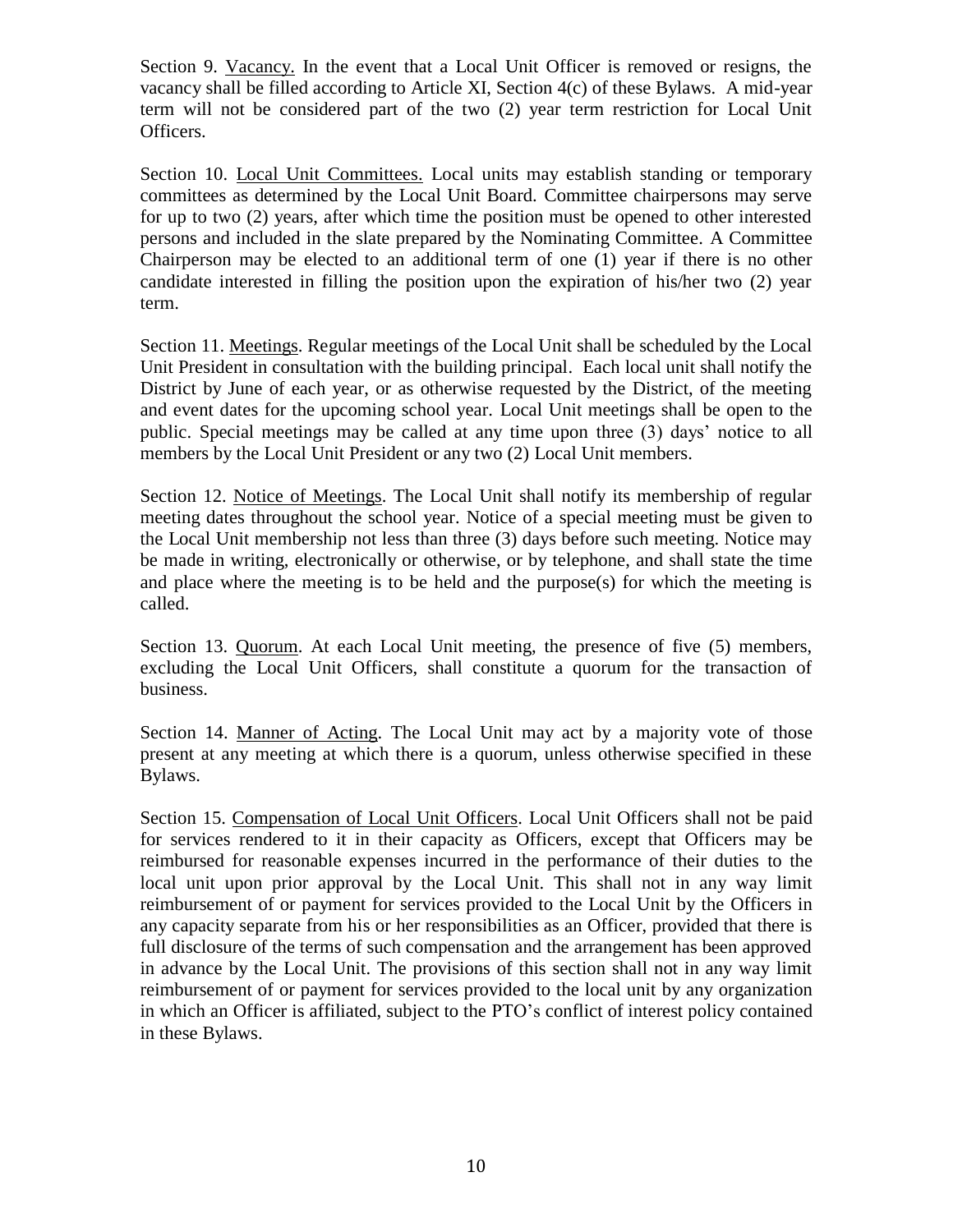Section 16. Financial Procedures. Each local unit shall adhere to the following financial procedures:

- A. Set up a bank account with the President and Treasurer as co-signors with full access to online banking. The President and Treasurer shall review the account on a monthly basis.
- B. The Treasurer shall bring the most recent monthly bank statement to each Local Unit meeting and the Local Unit Board must review it together either before or after the meeting.
- C. The Treasurer shall provide copies of monthly Local Unit bank statements to the Central Council Treasurer on a monthly basis.
- D. The Treasurer shall maintain the Local Unit checkbook and shall make all payments authorized by the Local Unit, upon the in-person or electronic approval of the President.
- E. At least two (2) people unrelated to each other shall be present whenever monies are collected at an event.
- F. Money shall never be left unattended.
- G. At the end of an event, monies shall be held in the school safe. The Treasurer shall deposit the money in the bank account on the next business day or as soon thereafter as possible. The money shall remain in the school safe until the time of the deposit.
- H. A "cash received" form shall be prepared by the event chairperson at the end of each event. It shall include the total amount of money received and the breakdown of cash and checks received. At least two (2) people unrelated to each other must be present when money is counted and both people must sign the cash received form submitted with the money. The Treasurer shall verify the total amount of money received and shall also sign the form.
- I. Any purchase made by a Local Unit for an item that will not be within its control, such as an item that will be used in a classroom, is considered a donation to the District and shall be reported pursuant to subsection K, below.
- J. An annual budget must be presented to the Local Unit membership for approval at the May or June meeting. The budget shall be prepared in consultation with the building principal. The Treasurer shall provide a copy of the approved budget to the Central Council Treasurer by June 30th of each year.
- K. Upon completion of the budget, or by October  $31<sup>st</sup>$  of the school year that is the subject of the budget, the Local Unit Board shall submit a Donation Acceptance Request form to the Board of Education setting forth an approximate amount of the total donations expected to be made during that school year. The Local Unit Board shall then submit to the Board of Education by June  $30<sup>th</sup>$  of that school year a list of all items donated to the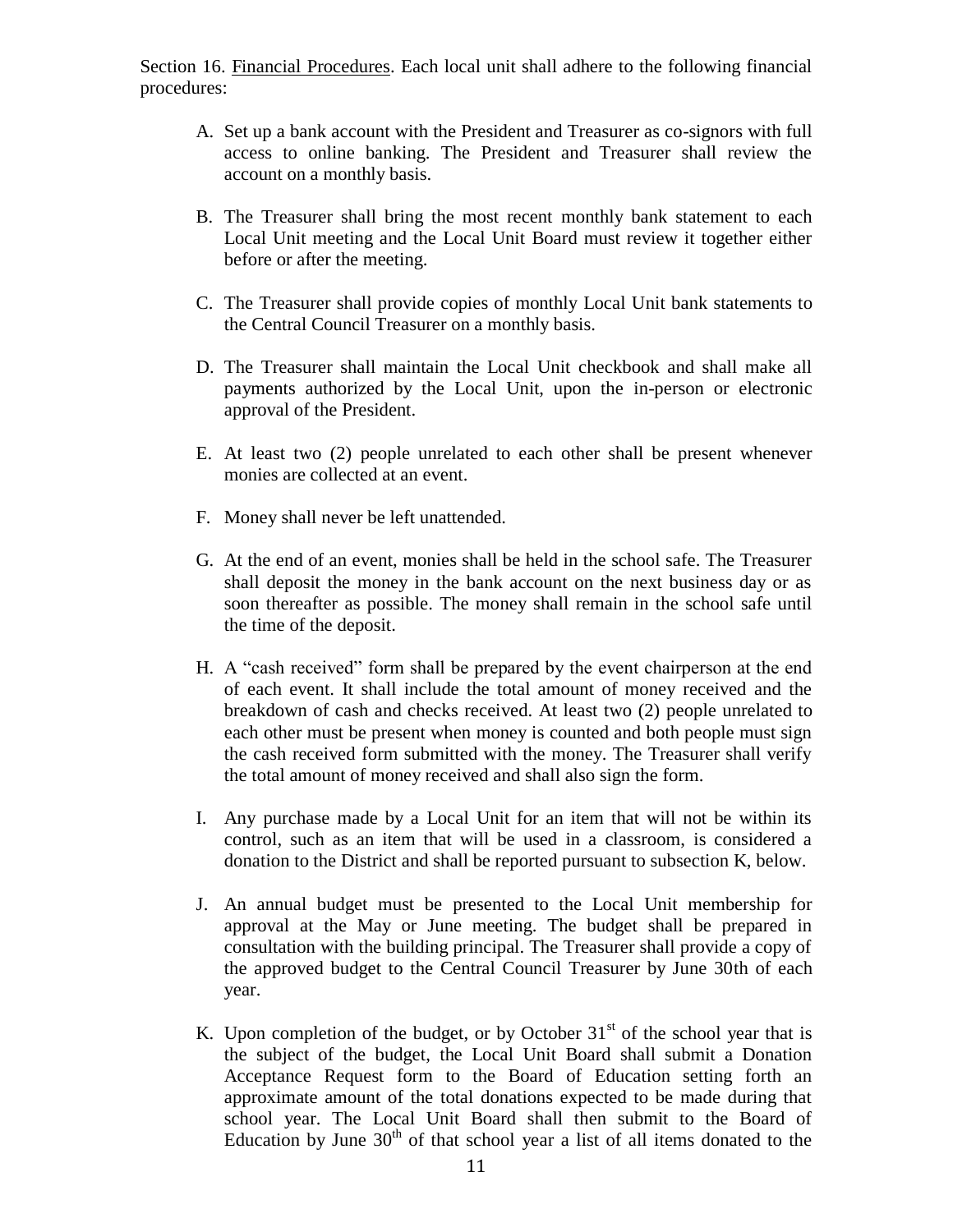District during that school year. A copy of the Donation Acceptance Request form and list of items purchased shall also be given to the Central Council Treasurer.

- L. Any purchase made on behalf of the Local Unit must be made with the PTO tax-exempt form. The Treasurer shall not reimburse any sales tax paid on any purchase except in rare cases upon Board approval.
- M. Goods/supplies purchased by the Local Unit are the property of the Local Unit. All unused goods/supplies shall be stored in a secure area. The Local Unit Board shall decide what to do with leftover goods/supplies and may either donate them or sell to a third party for a pre-determined price.
- N. Local Units may not have a debit or credit card.

Section 17. Events and Fundraisers. Each Local Unit may select events and fundraisers based upon the projected needs of its annual budget, subject to the following:

- A. All donated money raised through an event or fundraiser shall be used for the benefit of the students and school community of the Local Unit within the school year in which it is raised, except as follows:
	- i. The Local Unit may carry over an amount necessary as a startup fund as determined by the Local Unit Board but usually no more than ten percent (10%) of its normal operating expenditures.
	- ii. In the event that the Local Unit is raising money towards a large purchase, money carried over for that purpose shall be earmarked and noted on all financial records, and shall not be included in the amount the Local Unit may carry over.
- B. All events and fundraisers held at any District building shall abide by school rules and the Local Unit shall obtain a building use permit.
- C. Events or fundraisers held outside of the District buildings are the responsibility of the Local Unit and the establishment owner.

#### ARTICLE XII Bylaws and Amendments

These Bylaws or any provision thereof may be amended or repealed by a vote of twothirds (2/3) of the entire Central Council present at any duly noticed Central Council meeting at which a quorum is present, provided that the amendment was discussed at the previous Central Council meeting or written notice of the amendment was provided to all Directors at least thirty (30) days prior to the vote. Voting on Bylaw amendments may be conducted between regularly scheduled meetings pursuant to the Article V, Section 12 of these Bylaws provided that the notice requirements in this Article are met. All approved amendments shall become immediately effective.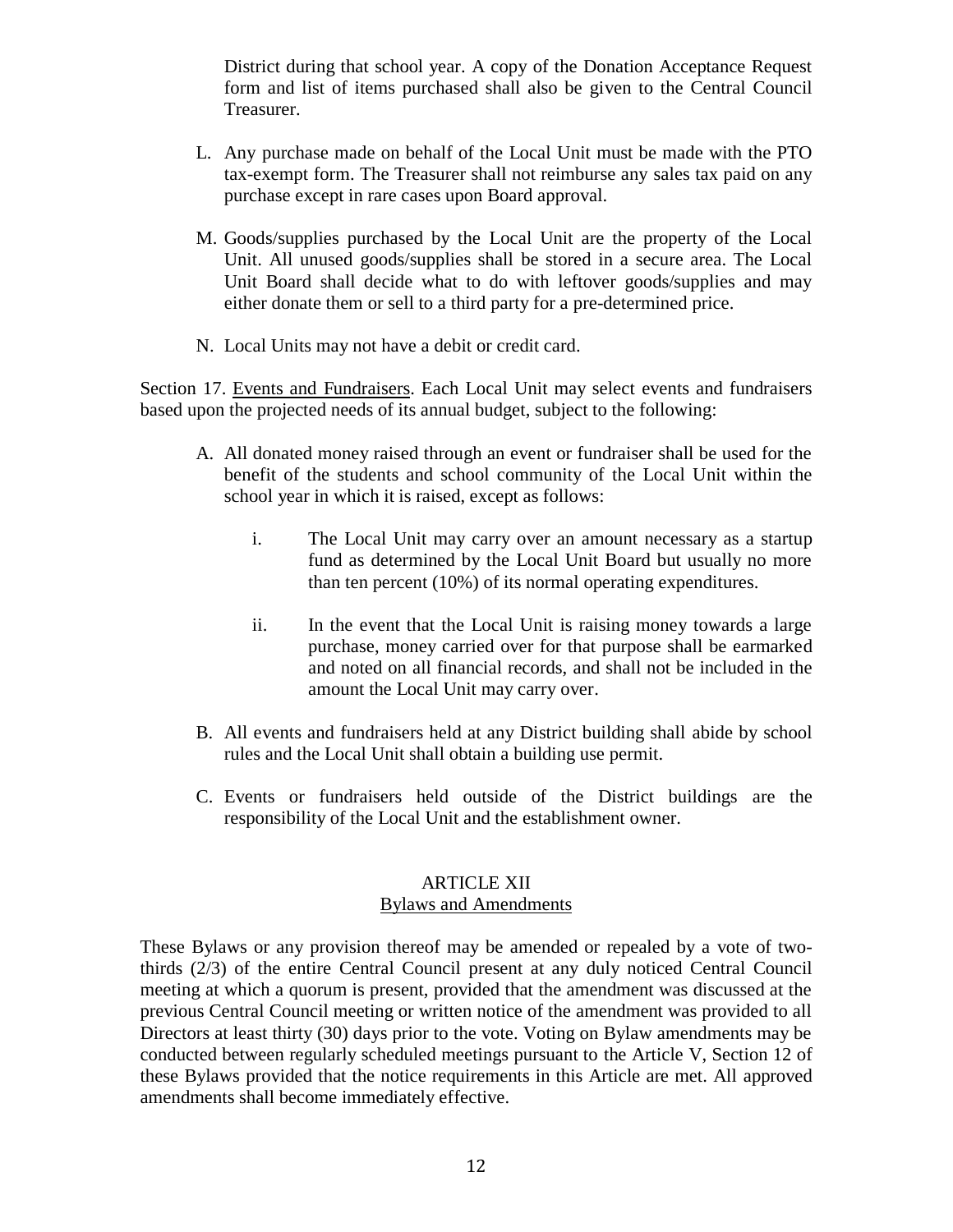## ARTICLE XIII Conflicts of Interest

Any potential conflict of interest which could result in a direct or indirect financial or personal benefit to a Central Council Director or Local Unit Officer must be disclosed on good faith and must be resolved pursuant to the Conflict of Interest Policy adopted by the PTO and which is attached to these Bylaws as Exhibit B.

#### ARTICLE XIV Dissolution

The PTO shall be dissolved upon the adoption of a dissolution plan by a vote of twothirds (2/3) of the entire Central Council. The dissolution plan shall comply with all relevant federal and state laws and shall direct that all unencumbered funds be donated to another organization which operates for a charitable or educational purpose and which has been designated tax exempt under Section 501(c)(3) of the Internal Revenue Code or the corresponding section of any future federal tax code

Adopted: May 3, 2019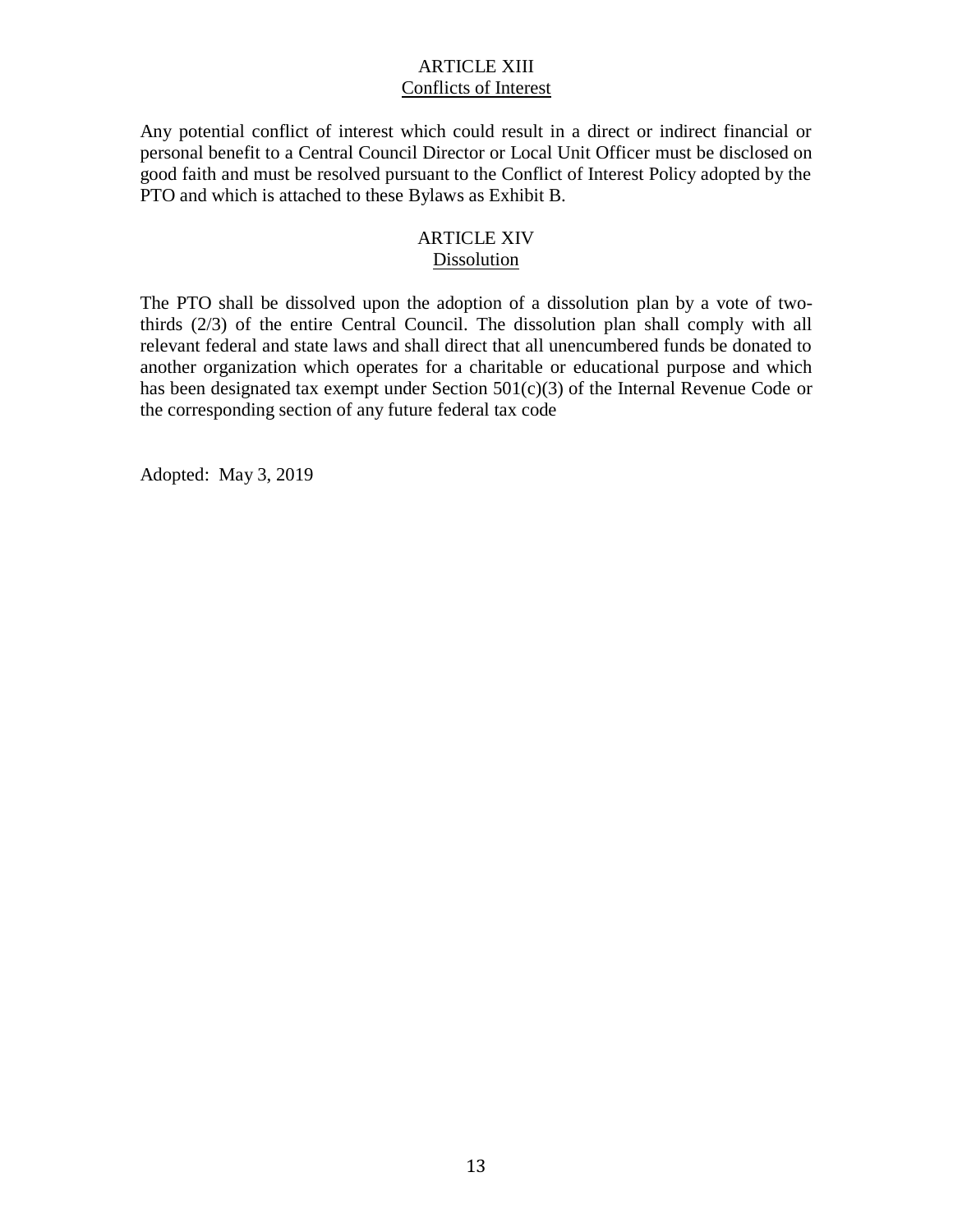## Exhibit A Records Retention Policy

The following types of documents (hard copy, electronic, or other) will be retained by the PTO for the specified period of time in a protected environment at a secure location determined by the Central Council.

| <b>Corporate Records</b>                                 |           |
|----------------------------------------------------------|-----------|
| Articles of Incorporation                                | Permanent |
| IRS Form 1023 (application for tax-exempt status)        | Permanent |
| IRS Letter of Determination (grant of tax-exempt status) | Permanent |
| Bylaws (all versions)                                    | Permanent |
| <b>Board Policies</b>                                    | Permanent |
| <b>Resolutions</b>                                       | Permanent |
| <b>Board Meeting Minutes</b>                             | Permanent |
| <b>Sales Tax Exemption Documents</b>                     | Permanent |
| Tax or Employee Identification Number Documents          | Permanent |
| <b>Annual Corporate Filings</b>                          | Permanent |
| <b>Insurance Policies and Claims</b>                     | Permanent |
| Contracts                                                | Permanent |
| Correspondence                                           | 7 years   |

## Financial Records – PTO and Local Unit

| <b>Fiscal Policies and Procedures</b> | Permanent |
|---------------------------------------|-----------|
| Audits                                | Permanent |
| <b>Financial Statements</b>           | Permanent |
| General Ledger                        | Permanent |
| Check Register / Books                | years     |
| <b>Bank Deposit Slips</b>             | years     |
| <b>Cancelled Checks</b>               | years     |
| Invoices / Receipts                   | vears     |

#### Tax Records

| ----------------                        |                       |
|-----------------------------------------|-----------------------|
| --<br>n ac<br>$\mathbf{a}$<br>سالة السد | ≒Πι<br>-------------- |
|                                         |                       |

#### Donations / Funder Records

| Donor Lists               | vears |
|---------------------------|-------|
| <b>Grant</b> applications | vears |
| Donor Acknowledgements    | vears |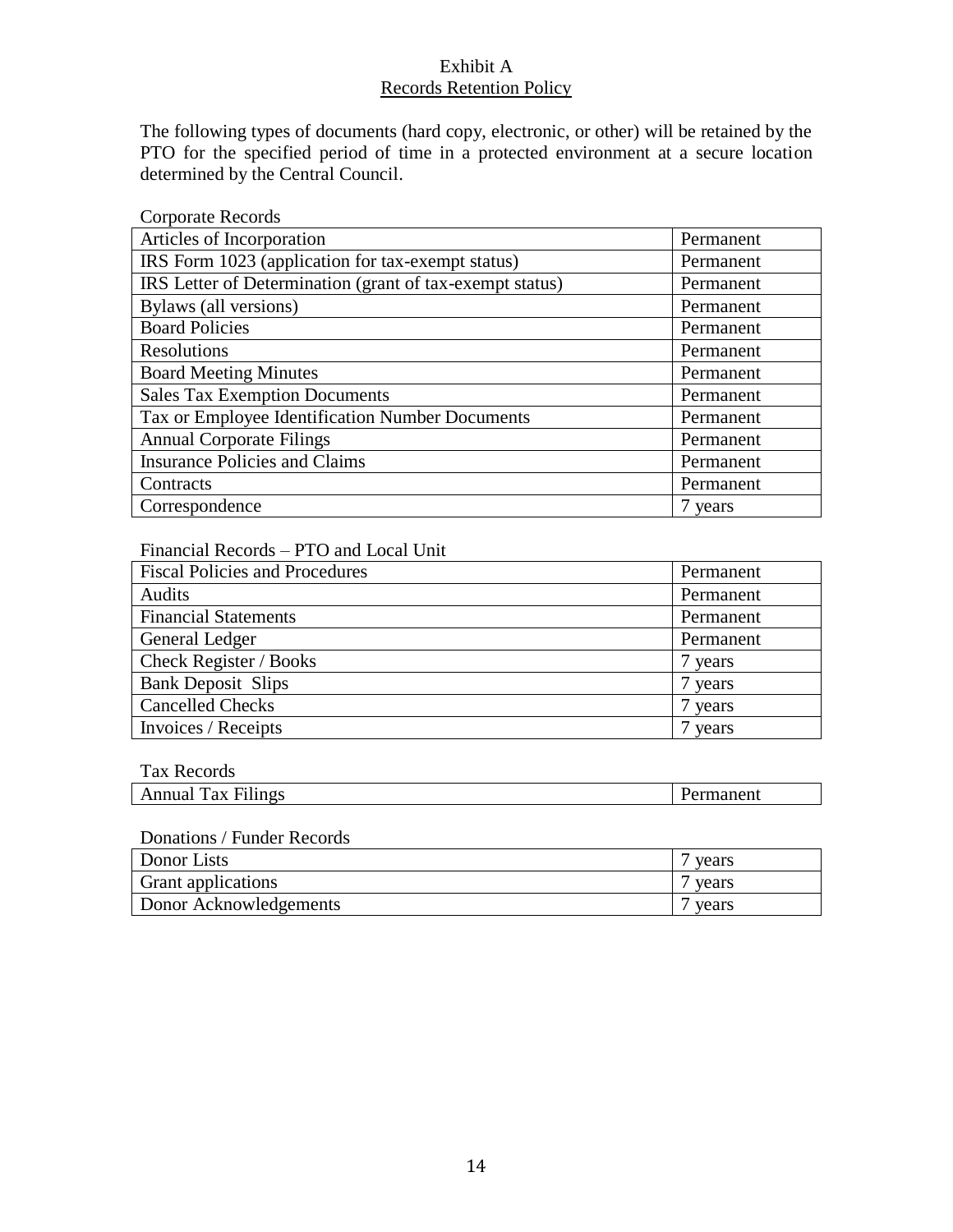## Exhibit B Conflict of Interest Policy

The PTO is subject to the New York State Not-for-Profit Corporation Law with respect to its governance, including dealing with conflicts of interest, and Central Council Directors and Local Unit Officers are responsible for upholding a public trust. Areas of behavior to be avoided include personal conflicts of interest by Directors or Officers, their families and business associates, questionable investments, improper treatment of consumers, improper use of funds raised (especially for personal remuneration), expensive and inefficient fundraising practices, failure to meet legal requirements and similar offenses. This policy applies to both the PTO and the Local Units.

The purpose of this policy is to insure that decisions about operations of the PTO/Local Units and the use and disposition of their assets are made solely in terms of benefits to the PTO/Local Units and are not influenced by any private profit or other personal benefit to the individuals affiliated with the PTO/Local Units who take part in the decision.

In addition to actual conflicts of interest as defined by this policy, Directors and Officers are also obligated to avoid actions that could be perceived or interpreted to be in conflict with the PTO's/Local Unit's interest. While these situations are not specifically covered by this policy, such individuals should disclose these situations as they arise for consideration by Central Council/Local Unit Boards to determine whether the individual should be recused from deliberations and voting.

This Policy is intended to contain the relevant legal rules and best practices which govern the PTO and the Local Units and the handling of conflicts of interest. No policy can anticipate the full range of factual circumstances which may entail a conflict of interest. Accordingly, this Policy should be interpreted in a way which best assists the PTO's Board of Directors/Local Unit Board of Directors and others in meeting their obligations under the law.

## **Those Subject to This Policy**

Any person who currently serves or has served in the following capacities within the past five (5) years is deemed a Related Party subject to this Policy:

- (a) A Central Council Director or Local Unit Officer;
- (b) Any individual who has ultimate responsibility (individually or shared) for implementing the decisions of the PTO/Local Unit, for supervising the management, administration, or operation of the PTO/Local Unit, or for managing the finances of the PTO/Local Unit;
- (c) Any relative of those persons listed in (a) above, including a spouse, domestic partner as defined in New York Public Health law Section 2954-A, ancestors, siblings (whether whole or half-blood), children (whether natural or adopted), grandchildren, great-grandchildren, and spouses of siblings, children, grandchildren, and great-grandchildren.
- (d) Any entity in which an individual listed in (a), (b) or (c) has a controlling interest.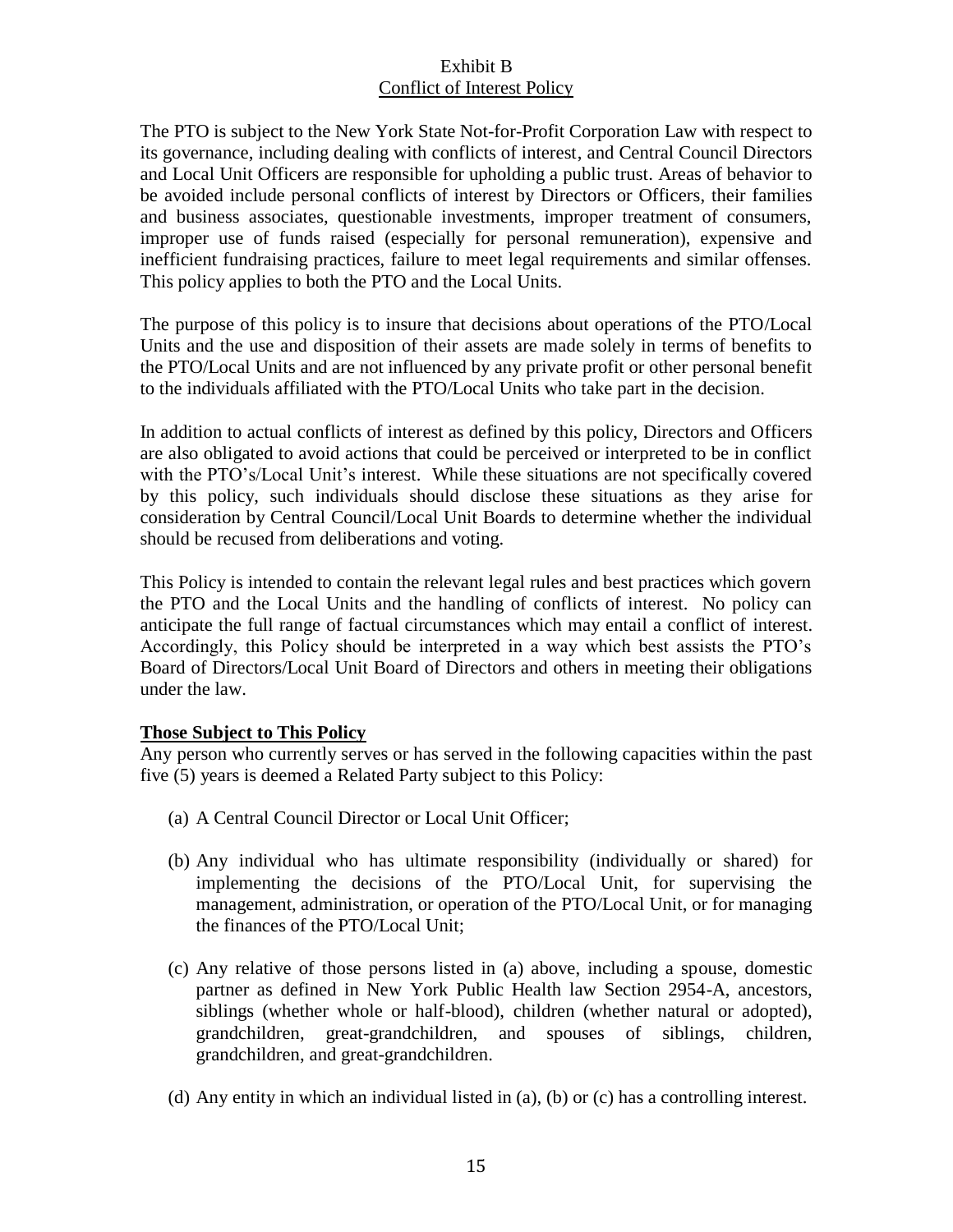A controlling interest is defined as:

(1) for corporations, ownership (direct or indirect) of more than 35% of the combined voting power;

(2) for partnerships or personal service corporations, ownership (direct or indirect) of more than 5% of the profit interest; and

(3) for trusts or estates, ownership (direct or indirect) of more than 35% of the beneficial interest.

#### **Transactions/Relationships Subject to This Policy**

This Policy applies to any Related Party Transaction, which is any transaction, agreement or other arrangement in which a Related Party has a financial interest, and in which the PTO/Local Unit is a participant.

## **Procedure**:

The PTO/Local unit shall approve a Related Party Transaction only when Central Council/Local Unit Board determines that the transaction is fair, reasonable and in the PTO's/LocalUnit's best interests. Central Council/Local Unit Boards shall utilize the following process to approve transactions subject to this Policy:

- (1) Central Council/Local Unit Boards must approve the Related Party Transaction in advance. Any member who is determined to have a conflict of interest as defined in this Policy may not participate in the vote, nor may he or she be present during deliberations or voting. Central Council/Local Unit Boards may, however, request that the member determined to have conflict of interest present information concerning the transaction to it prior to deliberation and voting. Central Council Directors/Local Unit Board Members who attend a meeting but who are unable to participate in voting or deliberations as a result of a conflict of interest are deemed present for purposes of establishing a quorum.
- (2) Central Council/Local Unit Board must make its decision with reliance on appropriate data about comparable arrangements to the extent they are available.
- (3) Central Council/Local Unit Board must adequately document its decision and deliberations in the corporate records, including the determination that a conflict of interest exists and the resolution thereof.

## **Annual Disclosure Statements**:

Prior to initial election and annually thereafter, all Central Council Directors and Local Unit Officers shall complete, sign, and submit to the Central Council Secretary a written statement identifying, to the best of his or her knowledge, any entity of which he or she is an officer, director, trustee, member, owner, or employee, and with which the PTO/Local Unit has a relationship, and whether there is a conflict of interest. The disclosure of a relationship shall not, by itself, constitute a conflict of interest. The Central Council Secretary shall maintain all completed disclosure statements.